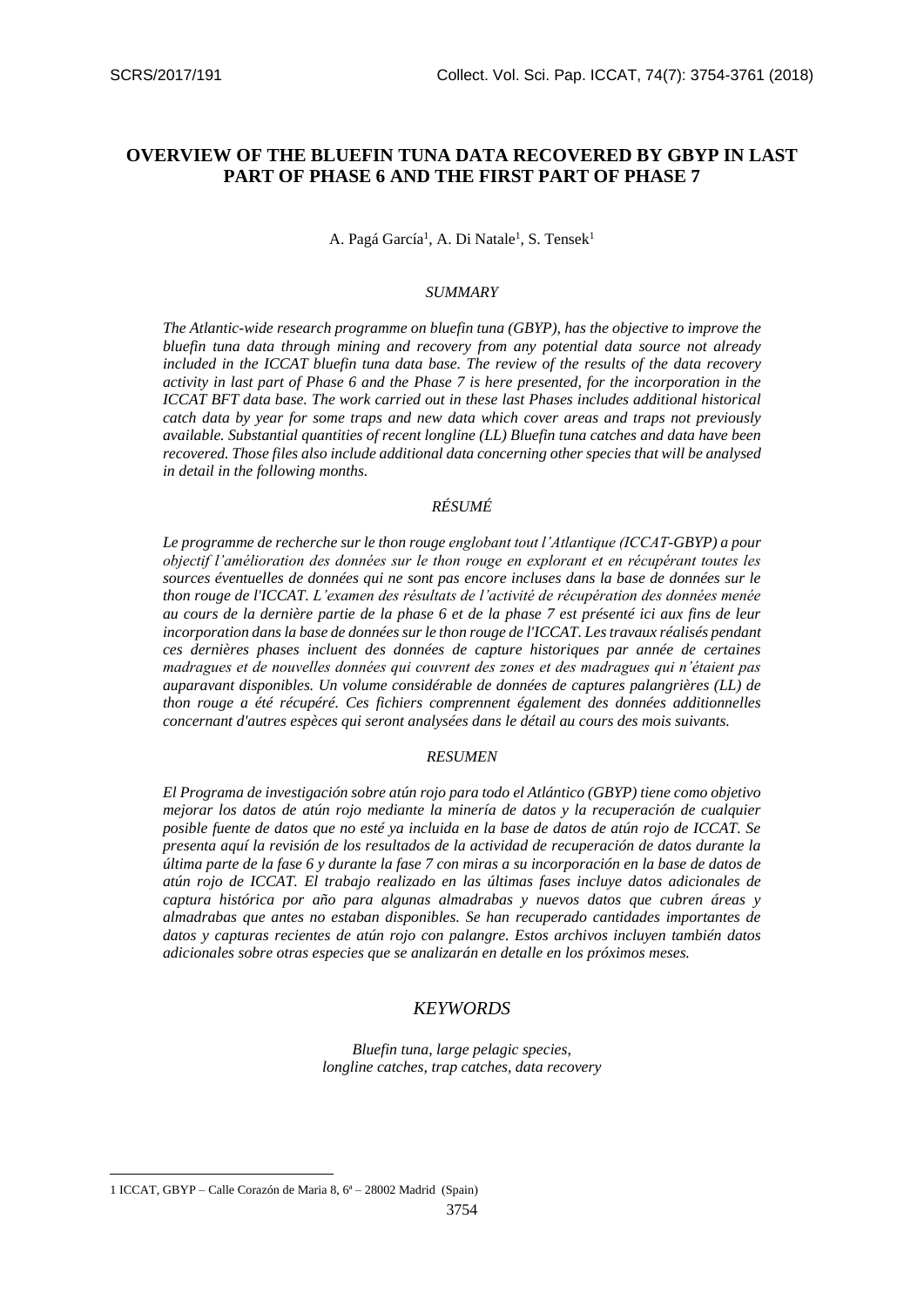## **1. Introduction**

Since the beginning of the GBYP, one of the main objective of the programme is the data mining and recovery, for which the details are set every year by the GBYP Steering Committee and by the SCRS. So far, this item of the ICCAT GBYP activity recovered data from many fisheries over a large range of years (more than 5 centuries), samples used for historical genetic analyses (covering more than 22 centuries), carried out analyses for several data sets and worked together with the SCRS, particularly the SCRS BFT Species Group) for recovering the data from electronic tags deployed so far by various institutions.

In Phase 7, the GBYP has the goal to recover, analyse and validate the data which are still not in the ICCAT BFT data base (both historical and recent). These datasets include historical trap catch data which fill some gaps in the time series recovered and presented in previous years, catch data for new traps were not identified yet and longline catches from Italian vessels.

Additional duties were included by the GBYP Steering Committee (the historical catches from the ICES area) and by the ICCAT Statistical Department (the Black Sea historical catches).

## **2. Bluefin tuna fishery data recovered in last part of Phase 6 and in the first part of Phase 7**

In the second part of the Phase 6, GBYP discovered that an important Ph.D. thesis was carried out at the University of Tarragona in 2015 on tuna traps in the Kingdom of Aragon and many of these traps were not in the ICCAT GBYP historical data sets. After a recommendation of the Steering Committee, it was decided to provide an invitation to the author and, following a positive response, a direct contract was awarded for recovering these additional datasets.

The data recovered for the former Kingdom of Aragon (Vidal Bonavila, in press) comprises the detailed datasets for the several tuna traps located in Sicily, Sardinia, Valencia and Catalonia mostly in the XVI-XVII century, but extending some data up to the beginning of the XIX century. Data were recovered for following traps in Sicily (EU-Italy): Favignana, Formica, Bonagia and "Tonnara dell'Ursa"; in Sardinia (EU-Italy): Pula, Carbonara, Pixini, Porto Scuso, Porto Palla, Santa Caterina di Pittinuri, Le Saline, Cala Vignola, San Marco, Porto Pi, Capo Bianco, Cala Agustina, Isola Piana and Argentiera; in Valencia (EU-Spain): Benidorm, El Palmar and Xàbia; and for one trap in Catalunia (EU-Spain): l`Hospitalet de l'Infant.

The above detailed traps were selected for the data recovery because not only these series were the most complete and detailed ones, but also because they were among the most productive traps in the area in the period taken into account. These historical trap data cover the period between 1580 and 1823, with 243 years having data; a total of 2,602,042 Bluefin tuna were included, along with 323,139 tons of catches.

ICCAT GBYP issued one Call for Tenders under this activity in Phase 7 (Call 03/2017, ICCAT Circular 0440/2017 on 21/03/2017), for recovering recent long-line data (by area, vessel, day, effort, catches in kg and number, length and weigh individual frequencies) from the Mediterranean Sea, trap data from the Mediterranean Sea and all fishery data from the ICES area. After the Call, 2 contracts were released, both for recovering recent long-line data (by area, vessel, day, effort, catches in kg and number, length and weigh individual frequencies) from the Mediterranean Sea.

The summary results of the data recovery activity carried out in the second part of the Phase 6 and Phase 7 are shown on **Table 1.** All data were provided on the Excel forms to the ICCAT Secretariat, in the format used by the ICCAT Statistical Department.

The data sets recovered from Mediterranean LL for the years 2011, 2012, 2014, 2015 and 2016 (which are additional data sets not already available in the ICCAT data base) have catches by vessel, area and day, partly with effort data (no. of hooks/day) and are related to a total catch of 20,702 bluefin tunas and a total weight of 1,076,569 kg. Additionally, 8130 Bluefin tunas have individual length or weight or both. The data have been made available to the SCRS scientists after checking their quality in detail, according to the procedures in place. The list of the vessels names was provided to GBYP for avoiding any potential risk of duplicating values, but under a strict confidentiality agreement included in the contract.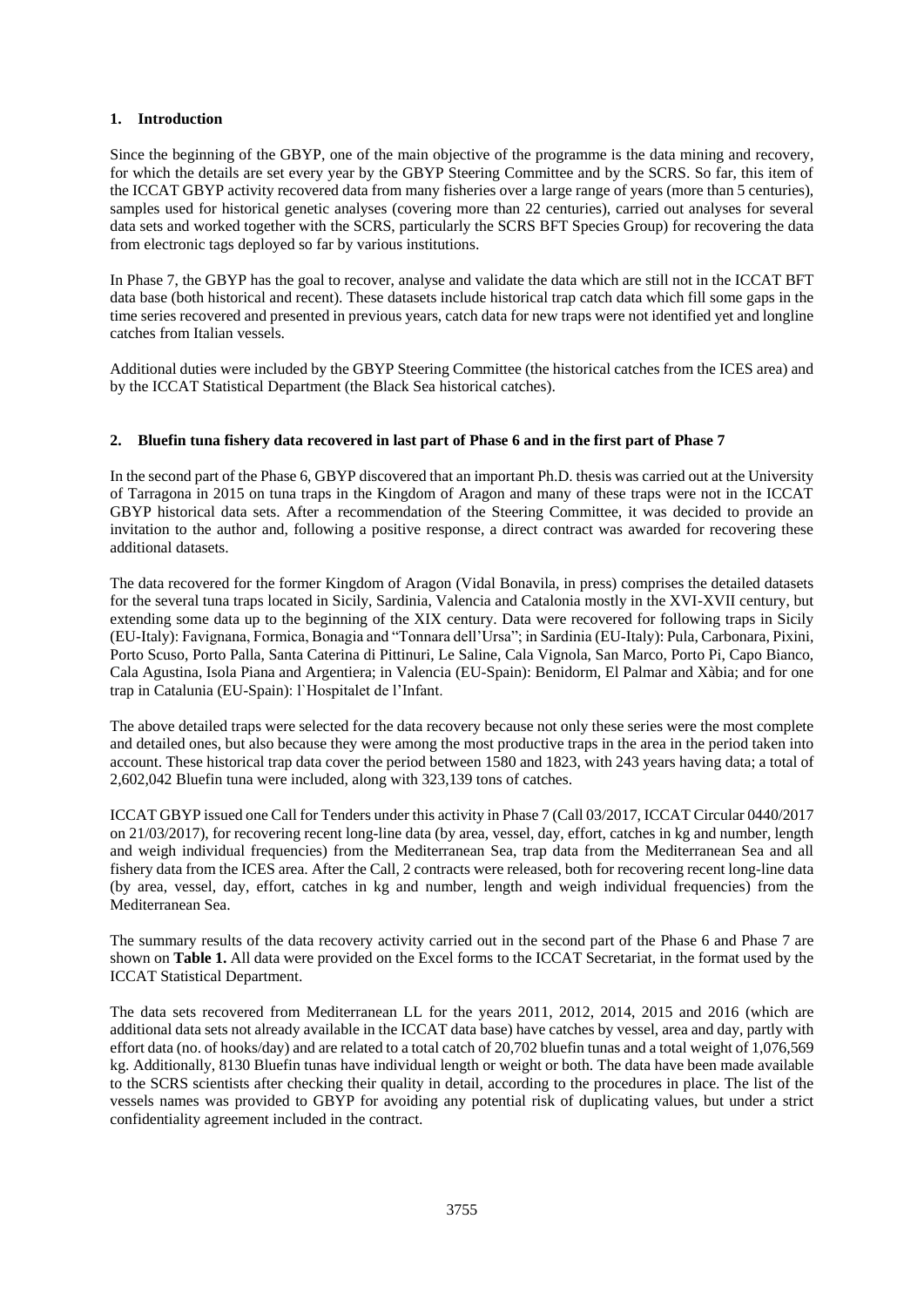#### **3. Trade, auction and market data evaluation**

As agreed by the SCRS, the part of trade, auction and market data, which were validated by an external expert contracted by the GBYP in Phase 4, were officially considered fully validated, without the need of forming any specific expert group for further data examination, as initially planned.

Data sets, in their original format did not comply with the requirements for the direct incorporation into the ICCAT data base and therefore an additional work needed to be undertaken to modify and adapt them accordingly, in Phase 5. The GBYP Coordination made some minor modifications in the content and modified the format of the data, following the precise instructions and requirements of the ICCAT Statistical Department and provided the processed data to ICCAT, for incorporating them in the ICCAT data base.

The remaining part of the trade, auction and market data sets, which were not considered fully reliable because they were not validated ("form 3" of the sets), are kept in a separate data base, which is not public, and are subject to possible additional validation against statistical documents, BCDs or other support documentation, a work which would need much more additional time and efforts, and that would require the strict cooperation of the CPCs concerned, national experts and the ICCAT Secretariat.

According to the request made by the ICCAT GBYP Core Modelling MSE Group during its last meeting in Monterey, the data coming from the first two data sets that were validated so far, limiting them to those Bluefin tunas having RW and GGW individual data and considered reliable, were analysed and submitted by GBYP to the SCRS Bluefin tuna Intersessional Meeting in 2016 (Di Natale *et al.* 2017b) for improving the size frequencies for the EBFT.

In July 2016, the ICCAT GBYP Steering Committee, in line with the comments provided by the second external review of the GBYP, recommended further analysing all three market data forms for possibly assessing the total removals by year. The SC recommended awarding an external contract for this purpose. In August 2016, a Call for Tenders was released with the goal to re-analyse the market, auction and trade datasets, identify the reliable ones and provide the estimation of the total level of possible catches of Atlantic bluefin tuna that entered into the market for each year covered by the data, ideally by stock and under various hypotheses, including the expected CVs by year, for further analyses of the SCRS BFT Species Group. After selection, a contract was provided to MRAG (UK).

The results from the analysis of all three datasets, which were provided at the end of Phase 6, highlighted differences between the official catch statistics (Task I) used for stock assessment and catch estimates derived from the 3 new datasets (**Figure 1**). Those differences are more evident for the earlier years (before 2008) with estimated catches being much lower than official statistics while they were very close to (but still lower than) Task I data for the recent years. The lack of BCD data before 2008 could be one of the reasons for the higher differences in that period, while the fish going directly to local markets might possibly explain the negative differences. The analysis also showed that there is considerable ambiguity with regards to records of caged fish as the 3 Forms included a number of records showing fish transferred to cages but with no corresponding records of fish harvested after the fattening period. However, it is not clear whether this is due to records missing from the 3 datasets analysed or if it reflects actual discrepancies.

The latter issue creates uncertainty in the interpretation of the records and our analysis has provided results under different combinations of data to capture that. Uncertainty in the estimated catches also comes from a number of other sources, including values of fattening ratios, conversion factors and allocation of fish to different fattening groups.

With regards to representativeness, the extent to which each Form captures the fishing activity varies but all of them have some gaps in the data they hold. Although the three Forms hold data that are largely complementary, gaps still remain even after the three Forms are combined (e.g. they do not include catches from Japanese vessels or EBFT fish going to the Japanese market through third-non-EU countries; furthermore, fish going to local markets outside Japan are possibly little represented). Several records of fish traded by triangulations in western Atlantic cannot be analysed in detail without the direct cooperation of the countries concerned. For all these reasons, the results of the analysis are considered to represent an underestimate of total catches or removals. The length distribution frequencies are shown on **Figure 2**.

Full results were made available by the document SCRS/2017/013 (Apostolaki *et al.*, in press) which has already been presented at the SCRS Bluefin tuna Data Preparatory meeting in March 2017.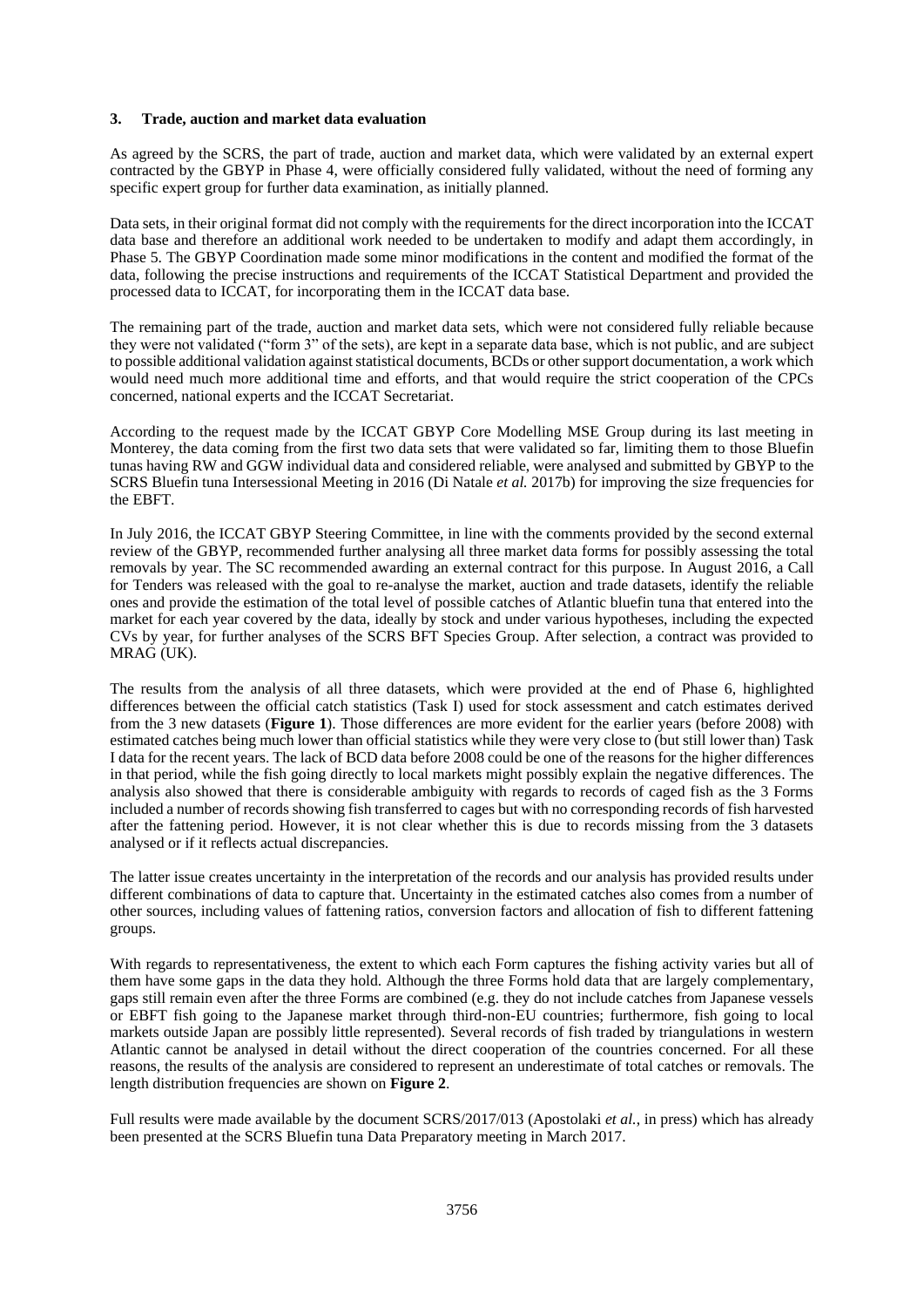### **4. Data mining in the ICES area.**

Following the recommendation of the GBYP Steering Committee, the recovery of old purse-seine and tagging data from Norway was included in the Call for tenders 03/2017. The offer provided by the Norwegian Institute of Marine Research was finally not confirmed and it was agreed that the data will be recovered autonomously by the same Institute, thanks to the kind availability of Dr. Johannes Hamre and of domestic funds. This activity will be pursued as soon as possible and the data will be provided to the SCRS BFT Species Group.

The same Call 03/2017 included the recovery of Bluefin tuna fishery data from the ICES rea, but no offer was submitted for this item. Following the recommendation provided by the SCRS during the Bluefin tuna Data Preparatory Meeting in March 2017, the GBYP recovered some old ICES papers from the '70s, but all those seven papers had some restriction for using the data. A formal request was sent to ICES in March and finally the use of the data was authorized by the ICES Editor on 7 September 2017. After checking the data against those existing in the ICCAT BFT Data Base, the GBYP will recompile in the electronic format the data sets which are not already included in the ICCAT BFT data base and the files will be provided at the end of Phase 7.

## **5. Tentative recovery of the historical Black Sea Bluefin tuna fishery data.**

Following a specific request provided by the ICCAT Statistical Department before the 2017 SCRS Bluefin tuna data preparatory meeting, the GBYP made all possible effort for recovering the available additional Bluefin tuna fishery data from the Black Sea. In previous GBYP Phases, the GBYP had already contacted various scientists from the ICCAT CPCs around the Black Sea for trying to collect data on the historical Bluefin tuna fisheries, but with no results.

Therefore, in 2017, the GBYP carried out an extensive analysis of the available literature, trying to get any possible numerical information about those fisheries but the final result was limited to a series of Bulgarian historical catches, that were reported to the SCRS Bluefin tuna data preparatory meeting in March 2017, with the document SCRS/2017/039 (Di Natale, in press). The data were also provided to the ICCAT Statistical Department.

#### **6. Discussion.**

In addition to the details provided above, the GBYP data recovery and mining activity in the last part of Phase 6 and in the first part of Phase 7 included other activities. Specifically, the GBYP finalized the full revision of the historical trap data (Pagá García *et al*., 2017), a work that was presented to the SCRS in 2016, and provided also a paper about the complexity of historical trap data and the way they should be interpreted (Pagá Garcia *et al*., in press).

It should be noted that the second ICCAT GBYP external review (Sissenwine and Payne, 2017) pointed out the high data quality control standards enforced by GBYP, being this critical for ensuring the following use of these data by the SCRS, taking into account the variety and volume of the many datasets.

A first overview of the most recent data recovery and mining activities was provided by Di Natale *et al*. (2017a and in press), while a total overview of the Bluefin tuna data recovered so far by the GBYP is provided on **Table 2**. The present paper follows the recommendations of the SCRS Bluefin tuna species group and the SCRS Sub-Committee of Statistics for the validation of the data collected within the ICCAT GBYP activities.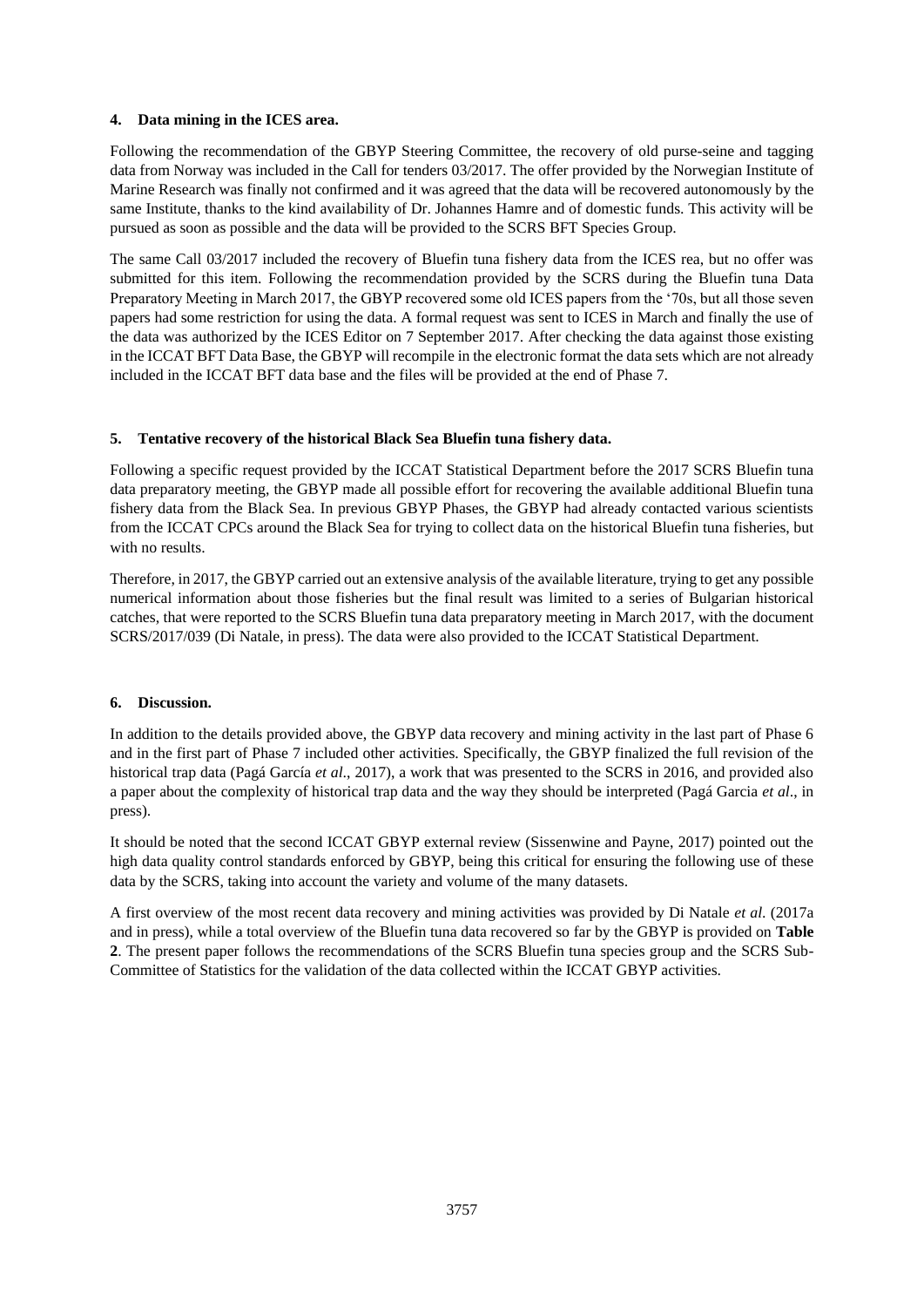#### **Bibliography**

- Apostolaki, P., Pearce, J., Barbari, A., Beddington, J. (in press). Alternative Catch Estimates from Market and Third Party Data. Document SCRS/2017/013: 18 p.
- Di Natale A. (in press). Tentative recovery of historical Bluefin tuna catches in the Black Sea, the Bulgarian catches 1950-1971. Document SCRS/2017/039: 7 p.
- Di Natale A., Pagá Garcia A., Tensek S. 2017a. Overview of the Bluefin tuna data recovery in GBYP Phase 6. Col. Vol. Sci. Pap. ICCAT, 73 (6): 2195-2201.
- Di Natale A., Tensek S., Die D., Porch C., Bonhommeau S., Takeuchi Y., Melvin G., Mielgo Bregazzi R., de Bruyn P., and Palma C. 2017b. Bluefin tuna weight frequencies from selected market and auction data recovered by GBYP. Col. Vol. Sci. Pap. ICCAT, 73 (6): 2129-2149.
- Di Natale A., Tensek S., Pagá Garcia A. (in press). ICCAT Atlantic-wide Research Programme for Bluefin tuna (GBYP). Activity report for the last part of Phase 6 and the first part of Phase 7 (2017-2018). Document SCRS/2017/139: 66 p.
- Pagá Garcia A., Palma C., Di Natale A., Tensek S., Parrilla A., de Bruyn P. 2017. Report on revised trap data recovered by ICCAT GBYP between Phase 1 to Phase 6. Col. Vol. Sci. Pap. ICCAT, 73 (6): 2074-2098.
- Pagá Garcia A., Di Natale A., Tensek S. (in press). Historical and recent data of Sicilian traps: the complexity of data recovery and interpretation. Document SCRS/2017/043: 12 p.
- Sissenwine, M., Pearce, J., 2017. Second review of the ICCAT Atlantic-wide research programme on bluefin tuna (ICCAT GBYP Phase 6-2016). Col. Vol. Sci. Pap. ICCAT, 73 (7): 2340-2423.
- Vidal Bonavila J. (in press). Las almadrabas de la Corona de Aragón en los siglos XVI y XVII. Document SCRS/2017/031: 17 p.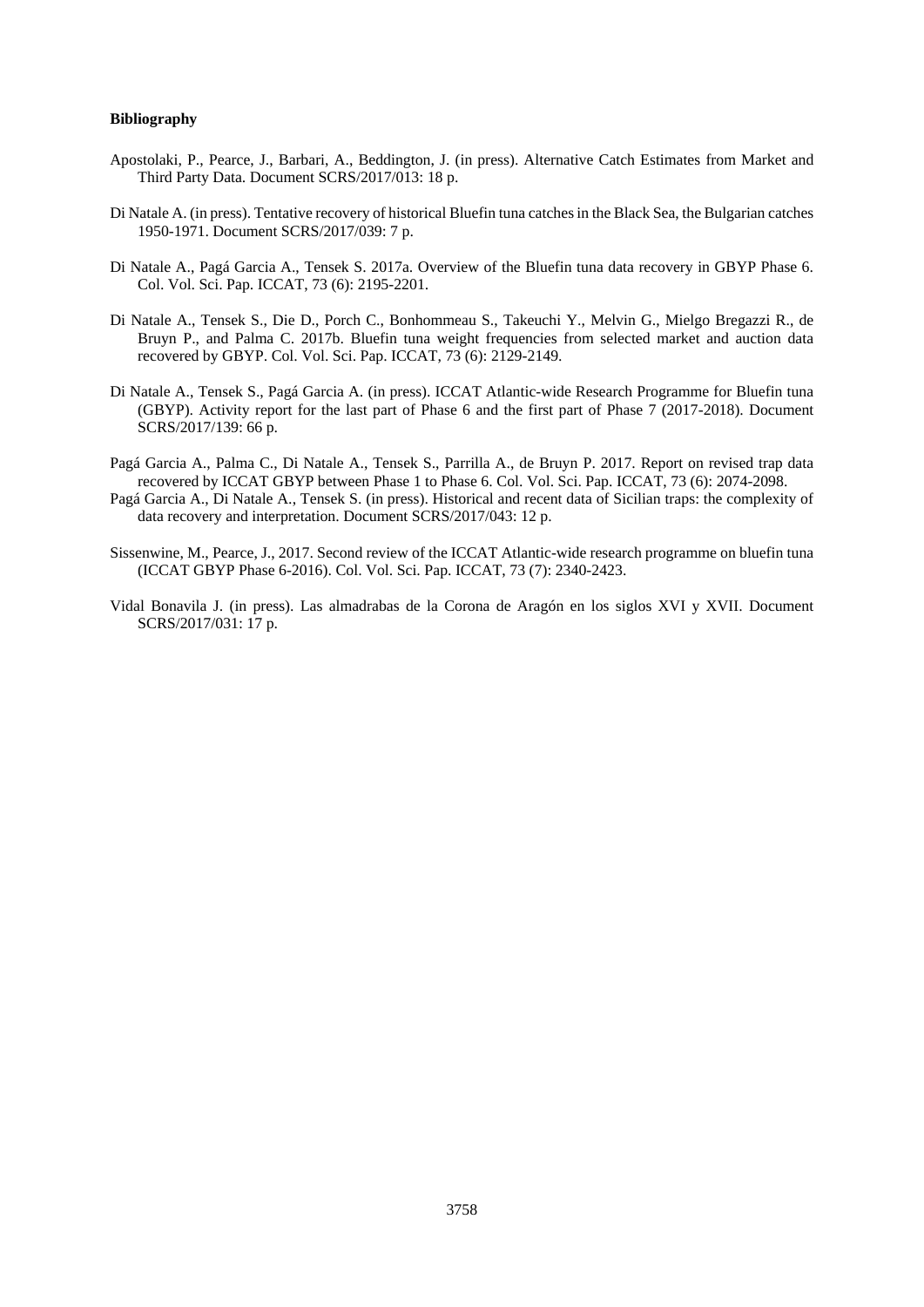| <b>Fishing period</b>  | Gear                   | Fishing area/                 | <b>ICCAT</b> | <b>BFT</b>      | <b>BFT</b>         | Individual fish data | number of   |
|------------------------|------------------------|-------------------------------|--------------|-----------------|--------------------|----------------------|-------------|
|                        |                        | Trap name                     | <b>CPC</b>   | total catch (n) | total catch (tons) | (size or weight)     | vessels     |
| 1599-1817              |                        | TRAP Favignana                | EU-IT        | 17,750          | 1,331              |                      |             |
| 1599-1818              |                        | TRAP Formica                  | EU-IT        | 23,541          | 1,766              |                      |             |
| 1599-1823              |                        | TRAP Bonagia                  | EU-IT        | 3,171           | 238                |                      |             |
| 1592-1705              | TRAP   Pula            |                               | EU-IT        | 12,526          | 940                |                      |             |
| 1591-1595              |                        | TRAP Carbonara                | EU-IT        | 505,582         | 85,949             |                      |             |
| 1594-1602              |                        | TRAP Pixini                   | EU-IT        | 210,637         | 13,691             |                      |             |
| 1595-1654              |                        | TRAP Porto Scuso              | EU-IT        | 54,999          | 3,575              |                      |             |
| 1595-1654              |                        | TRAP Porto Palla              | EU-IT        | 12,894          | 838                |                      |             |
| 1597-1654              |                        | TRAP Santa Caterina Pittinuri | EU-IT        | 5,208           | 339                |                      |             |
| 1598-1654              |                        | TRAP Le Saline                | EU-IT        | 21,819          | 1,418              |                      |             |
| 1604-1654              |                        | TRAP Cala Vignola             | EU-IT        | 148,895         | 9,678              |                      |             |
| 1603-1606              |                        | TRAP San Marco                | EU-IT        | 28,443          | 1,849              |                      |             |
| 1606-1608              |                        | TRAP Porto Pi                 | EU-IT        | 9,143           | 594                |                      |             |
| 1604-1608              |                        | TRAP Capo Bianco              | EU-IT        | 11,345          | 1,929              |                      |             |
| 1611-1654              |                        | TRAP Cala Agustina            | EU-IT        | 611,914         | 104,026            |                      |             |
| 1632-1640              |                        | TRAP Argentiera               | EU-IT        | 331,454         | 56,347             |                      |             |
| 1702-1705              |                        | TRAP Isola Piana              | EU-IT        | 9,743           | 738                |                      |             |
| 1588-1613              | TRAPUrsa               |                               | EU-IT        | 8,203           | 533                |                      |             |
| 1583-1646              |                        | TRAP Xàbia                    | EU-SP        | 14,643          | 952                |                      |             |
| 1612-1659              |                        | TRAP Palmar                   | EU-SP        | 180,085         | 11,706             |                      |             |
| 1602                   |                        | TRAP Hospitalet Infant        | EU-SP        | 329,708         | 21,431             |                      |             |
| 1580-1589              |                        | TRAP Benidorm                 | EU-SP        | 50,339          | 3,272              |                      |             |
| <b>TOTAL TRAP DATA</b> |                        |                               |              | 2,602,042       | 323,139            |                      |             |
| 2011-2012, 2016        | LL                     | Adriatic Sea                  | EU-IT        | 6942            | 234                | 163                  | 9           |
| 2014-2016              | LL                     | Ionian Sea                    | EU-IT        | 2463            | 116                | 2463                 | 13          |
| 2016                   | $\mathsf{L}\mathsf{L}$ | Sardinia                      | EU-IT        | 253             | 11                 | 243                  | $\mathsf 3$ |
| 2011-2012, 2016        | LL                     | Strait of Sicily              | EU-IT        | 7062            | 433                | 2492                 | 22          |
| 011-2012, 2014-201     | LL                     | <b>Tyrrhenian Sea</b>         | EU-IT        | 3982            | 283                | 2769                 | 33          |
| <b>TOTAL LL DATA</b>   |                        |                               |              | 20,702          | 1,077              | 8,130                |             |
| total PH 6 and 7       |                        |                               |              | 2,622,744       | 324,216            | 8,130                |             |

**Table 1**. Data recovered in last part of Phase 6 and Phase 7 from traps (TRAP) and longliners (LL).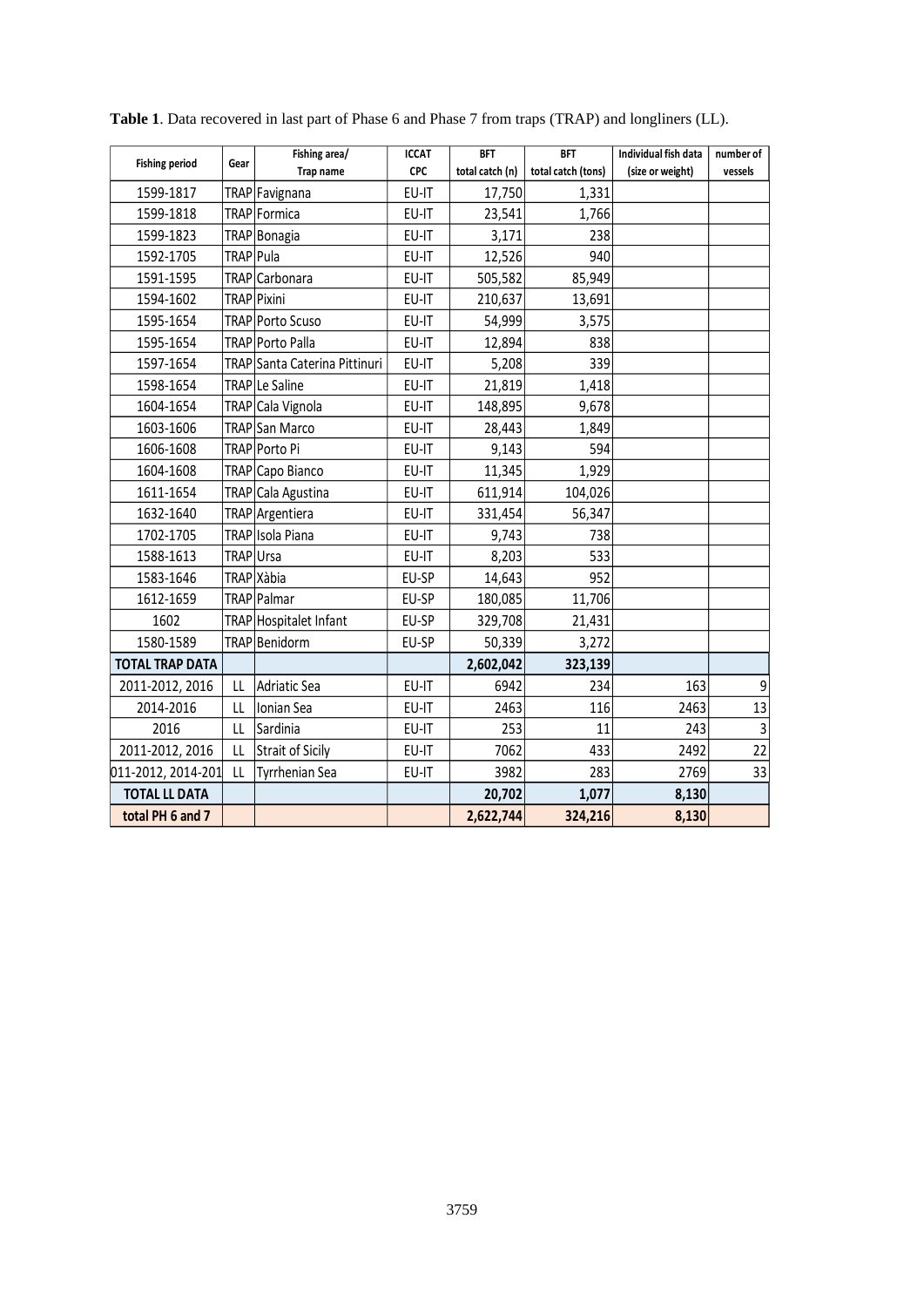| <b>TOTAL PHASES 1 to 7</b>                                                                      | origin      | data       | total data |  |  |  |  |
|-------------------------------------------------------------------------------------------------|-------------|------------|------------|--|--|--|--|
|                                                                                                 | OG          | 102,011    | 500,080    |  |  |  |  |
|                                                                                                 | <b>TP</b>   | 36,557     |            |  |  |  |  |
| # Records                                                                                       | <b>TAMD</b> | 311,415    |            |  |  |  |  |
|                                                                                                 | <b>FARM</b> | 49,364     |            |  |  |  |  |
|                                                                                                 | <b>HGEN</b> | 733        |            |  |  |  |  |
|                                                                                                 | OG          | 80,589     |            |  |  |  |  |
|                                                                                                 | <b>TP</b>   | 29,220,326 |            |  |  |  |  |
| <b>BFT</b> (no.)                                                                                | <b>TAMD</b> | 1,004,228  | 30,355,240 |  |  |  |  |
|                                                                                                 | <b>FARM</b> | 49,364     |            |  |  |  |  |
|                                                                                                 | <b>HGEN</b> | 733        |            |  |  |  |  |
|                                                                                                 | OG          | 123,043    | 1,705,688  |  |  |  |  |
|                                                                                                 | <b>TP</b>   | 1,501,762  |            |  |  |  |  |
| <b>BFT</b> (tons)                                                                               | <b>TAMD</b> | 80,408     |            |  |  |  |  |
|                                                                                                 | <b>FARM</b> | 475        |            |  |  |  |  |
|                                                                                                 | <b>HGEN</b> |            |            |  |  |  |  |
|                                                                                                 | OG          | 114,116    | 997,288    |  |  |  |  |
|                                                                                                 | <b>TP</b>   | 7,610      |            |  |  |  |  |
| # BFT sampled                                                                                   | <b>TAMD</b> | 825,485    |            |  |  |  |  |
| (size and/or weigth or historical genetics)                                                     | <b>FARM</b> | 49,364     |            |  |  |  |  |
|                                                                                                 | <b>HGEN</b> | 713        |            |  |  |  |  |
| Legend: OG = Other Gear; TP = Trap; TAMD = Trade, Auction and Market Data; FARM = Farmed tunas; |             |            |            |  |  |  |  |
| HGEN = Historical Genetic samples;                                                              |             |            |            |  |  |  |  |

**Table 2**. Overview of the Bluefin tuna data recovered by GBYP from Phase 1 to the first part of Phase 7.